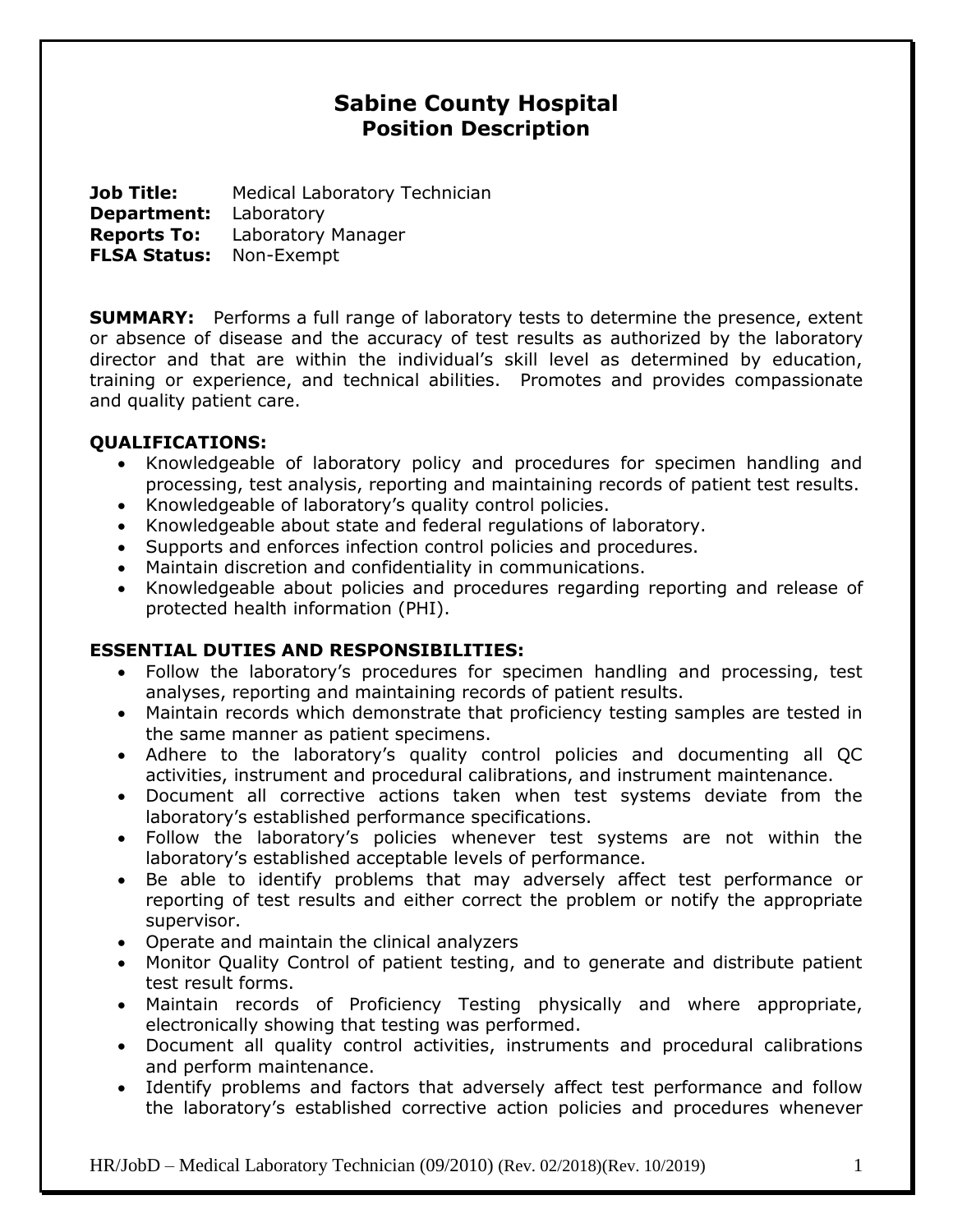test systems are not within the laboratory's established acceptance levels of performance.

- Assess and verify the validity of patient test results through the evaluation of quality sample values prior to reporting patient results.
- Order and maintain equipment and supplies.
- Participate in various committees, meetings, in-service training as required.
- Participate actively in quality improvement programs.
- Perform preventive maintenance checks and report any problems to appropriate personnel.
- Participates as an active member of the hospital and departmental team to support special projects and activities.
- Maintain acceptable standards of patient treatment.
- Perform laboratory results on patients in a timely and professional manner.
- Accurately and promptly implements provider's orders.
- Input patient orders from requisitions received.
- Procures, stores, and routes supplies.
- Assist and perform all necessary laboratory tests.
- Must be able to relate to and work with ill, disabled, elderly, emotionally upset, and at times, hostile people within the facility.
- Accurately and promptly implements provider's orders.
- Maintains a professional approach with confidential hospital and patient information and ensures safe patient environment.
- Keep work area clean and orderly.
- Maintain certifications and continuing education requirements needed to perform job.
- Miscellaneous duties as assigned requested or required.

## **EDUCATION and/or EXPERIENCE:**

- HHS Clinical Lab Scientist
- Bachelor's degree or Associate in Applied Sciences with an emphasis in Medical Technology.
- Registered by a national registry (AMT, ASCP), preferred.
- 2 years experience, preferred
- Basic Life Support (BLS) certificate

## **LANGUAGE/READING SKILLS:**

Communicate verbally and in writing in English. Legible hand writing is required.

## **MATHEMATICAL SKILLS:**

• Advanced statistical concepts in Laboratory Medicine.

**REASONING ABILITY:** Responds to unusual or varied situations that are not covered by existing standards, procedures and precedents.

**WORK ENVIRONMENT:** Regularly required to stand, walk, sit, ascend and descend stairs, possess ability to handle, finger or feel objects, tools or controls; reach with hands and arms.